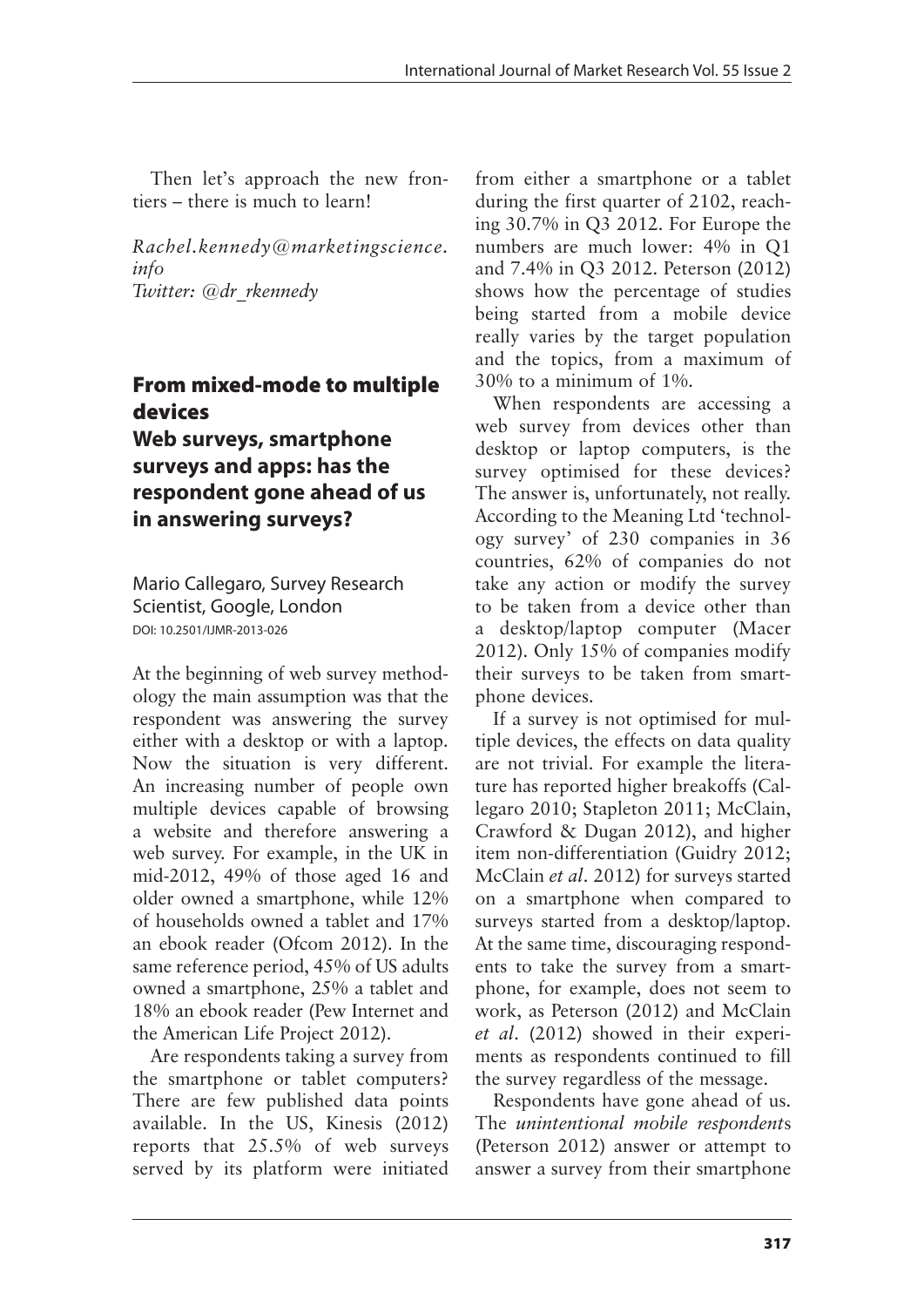that was not designed for that device. There is no shortage of web survey platforms capable of handling different devices – for example, Quirk's (2012) listed 31 vendors specialising in mobile web surveys.

If web survey platforms can optimise the questionnaire for multiple devices, they can do it to a certain point because some decisions are to be taken at the *survey design stage*. For now, and according to the work of Tarkus (2009), Zahariev *et al*. (2009), Pferdekaemper (2010), Callegaro and Macer (2011), and Luck (2011), the suggested designer driven considerations are as follows.

- Keep the subject, the content and the survey link of the email invitation short.
- • Remove or reduce all non-essential, non-question content. Logos, disclaimers and help links can be placed on separate pages so they do not reduce the space available for questions. The progress bar, for example, takes a lot of space and time to load.
- Avoid grids. Some survey platforms automatically convert grids to single questions when displaying them on a smartphone (Pferdekaemper & Batanic 2009).
- • Use basic question types, such as multiple choice, checkboxes and open ends, because advanced question types just do not work on a small screen (e.g. card sorting).
- • Consider branching for questions with seven or more response options. It is very difficult to show more than five points of a scale on a smartphone, so branching can be a solution.
- Consider not repeating the response options in the question stem.
- • Multimedia is very tricky to handle on smartphones – lots of testing is required on different OSs and devices.
- Almost all authors recommend keeping the survey short, if possible. We do not have data on this last recommendation. Time will tell us the optimum length of smartphone surveys.

Many of the above considerations coincide with usability guidelines for mobile websites – as delineated, for example, by Nielsen and Budiu (2013).

There is however another way to administer surveys to smartphones and tablets: applications, or apps. Tim Macer (2011) highlights the advantages and disadvantages of apps-based surveys as follows.

### *Advantages*

- The survey does not need a permanent stable internet connection to collect data and function.
- The app can fully access the capabilities of the device such as GPS, pictures, video, voice recording and barcode scanning.
- The app can prompt, send messages, trigger alarms and be 'active' on the device at all times (e.g. vibrate or beep).
- There is more certainty in terms of how the survey is going to be displayed and interacted with.

# *Disadvantages*

- The app must be downloaded and installed on the device prior to beginning to answer the survey(s).
- • Apps need to be programmed and designed for specific operating systems, which increases cost and development time.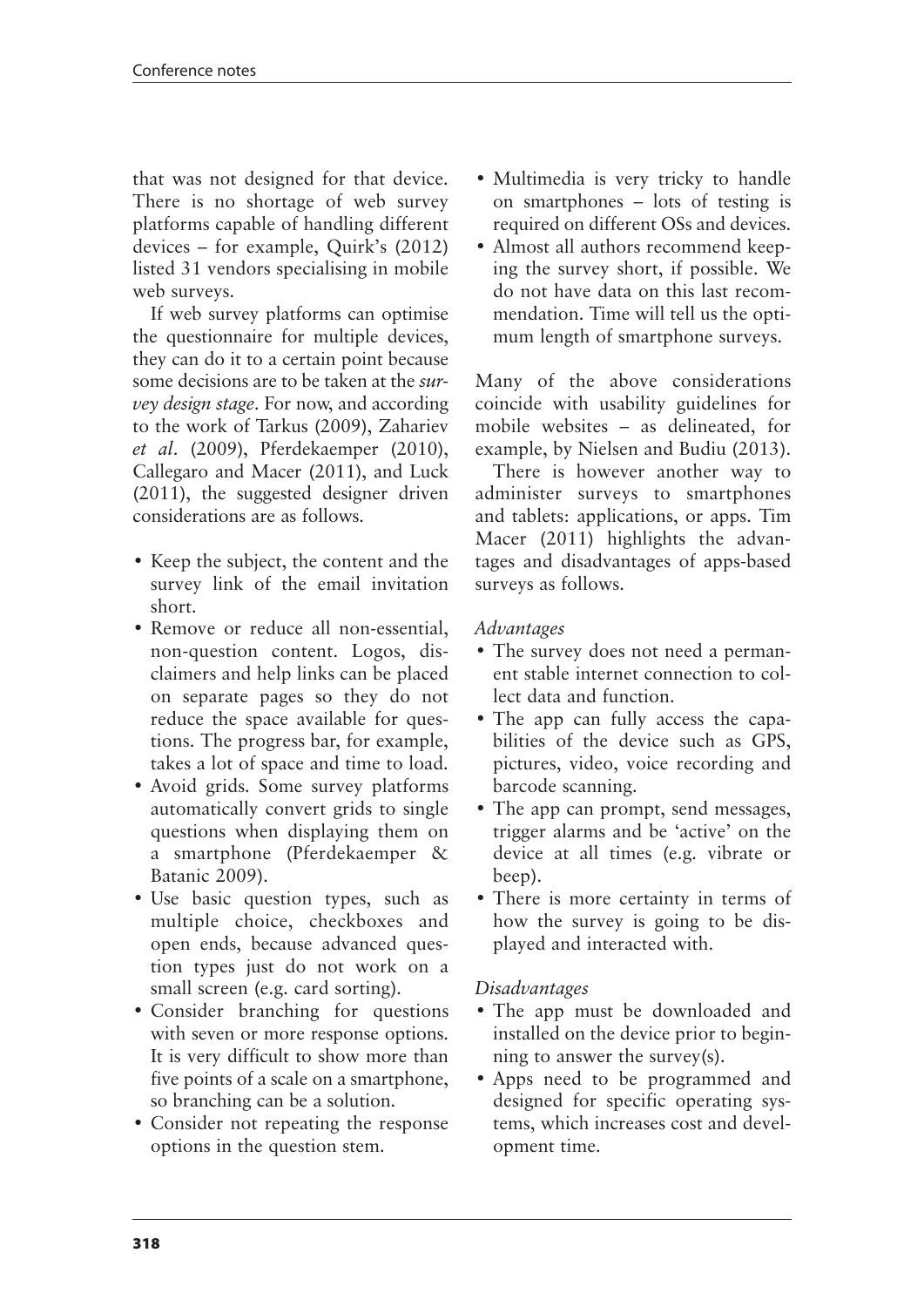• It might be more difficult to administer the same survey both via an app and via a web browser, depending on the survey platform(s) used.

From the trends in smartphone and tablet adoption, we have seen that respondents will (and do) answer a survey from whatever device they have in their hands, 'without asking for our permission'. It also seems clear that attempts to stop or redirect respondents to another device do not work. The only viable solution for now is to plan for multi-device web surveys. This paradigm shift is a combination of survey-platform-driven design decisions and, very importantly, survey designer decisions in terms of questionnaire design, content and email invitation.

In order to provide respondents with the best survey experience, different skills are required, and only a multidisciplinary approach can provide good and viable solutions. Software engineers should work together with survey scientists, market researchers, web and mobile usability designers.

### **References**

- Callegaro, M. (2010) Do you know which device your respondent has used to take your online survey? *Survey Practice*, December. Online at: http://surveypractice. wordpress.com/2010/12/08/devicerespondent-has-used/ (accessed 10 January 2013).
- Callegaro, M. & Macer, T. (2011) Designing surveys for mobile devices. Pocket-sized surveys that yield powerful results. AAPOR Short course. Phoenix, AZ.
- Guidry, K.R. (2012) Response quality and demographic characteristics of respondents using a mobile device on a web based

survey. In *Proceedings of the 2012 AAPOR Conference*. Orlando, FL.

- Kinesis (2012). Online survey statistics for the mobile future. Updated with Q3 2012 data. Online at: http://www.kinesissurvey. com/2012/12/20/kinesis-reports-mobilesurvey-traffic-rates-that-continue-to-climb/ (accessed 10 January 2013).
- Luck, K. (2011) Involve while you evolve. How to make mobile research work for everyone. *Quirk's Marketing Research Review*, **25**, 6, pp. 52–58.
- Macer, T. (2011) Making it fit: how survey technology providers are responding to the challenges of handling web surveys on mobile devices. In D.F. Birks *et al.* (eds.) *Shifting the Boundaries of Research*. London: Association for Survey Computing, pp. 1–23.
- Macer, T. (2012) Developments and the impact of smart technology. *International Journal of Market Research*, **54,** 4, pp. 567–570.
- McClain, C.M., Crawford, S.D. & Dugan, J.P. (2012) Use of mobile devices to access computer-optimized web surveys: implications for respondent behavior and data quality. In *Proceedings of the 2012 AAPOR Conference*. Orlando, FL.
- Nielsen, J. & Budiu, R. (2013) *Mobile Usability*. Berkeley, CA: New Riders Press.
- Ofcom (2012) Ofcom technology tracker Wave 2, 2012. Retrieved 1 January 2013. Online at: http://stakeholders.ofcom.org. uk/binaries/research/statistics/2012Sept/ data-tables-wave-2.pdf (accessed 10 January 2013).
- Peterson, G. (2012) What we can learn from unintentional mobile respondents. *CASRO Journal 2012–2013*, pp. 32–35.
- Pew Internet and the American Life Project (2012) Adult gadget ownership over time. Retrieved 1 January 2013. Online at: http://pewinternet.org/Trend-Data- %28Adults%29/Device-Ownership.aspx (accessed 10 January 2013).
- Pferdekaemper, T. (2010) On-the-go and in-the-moment. Mobile research offers